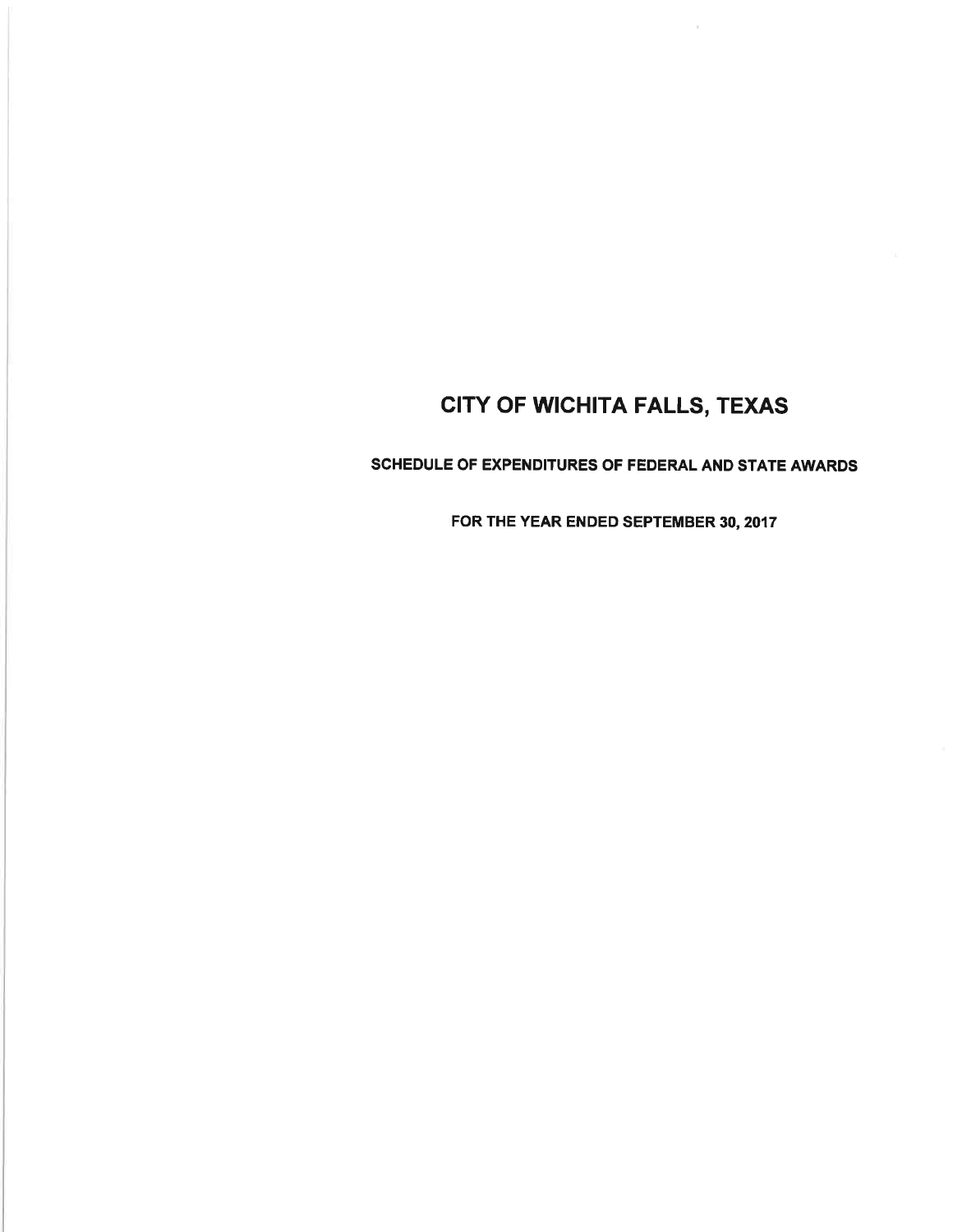### SCHEDULE OF EXPENDITURES OF FEDERAL AND STATE AWARDS

## FOR THE YEAR ENDED SEPTEMBER 30,2017

### TABLE OF CONTENTS

| Independent Auditor's Report on Compliance For Each Major Program<br>and on Internal Control Over Compliance Required By the<br>Uniform Guidance and the State of Texas Single Audit Circular,<br>and Schedule of Expenditures of Federal and State Awards | $1 - 2$ |
|------------------------------------------------------------------------------------------------------------------------------------------------------------------------------------------------------------------------------------------------------------|---------|
|                                                                                                                                                                                                                                                            |         |
| Schedule of Expenditures of Federal and State Awards                                                                                                                                                                                                       | $3 - 5$ |
| Notes to Schedule of Expenditures of Federal and State Awards                                                                                                                                                                                              | 6       |
| Independent Auditor's Report on Internal Control Over Financial<br>Reporting and on Compliance and Other Matters Based on an<br>Audit of Financial Statements Performed in Accordance With<br><b>Government Auditing Standards</b>                         | 7-8     |
|                                                                                                                                                                                                                                                            |         |
| <b>Schedule of Findings and Questioned Costs</b>                                                                                                                                                                                                           | 9       |
| <b>Corrective Action Plan</b>                                                                                                                                                                                                                              | 10      |
| <b>Summary Schedule of Prior Audit Findings</b>                                                                                                                                                                                                            | 11      |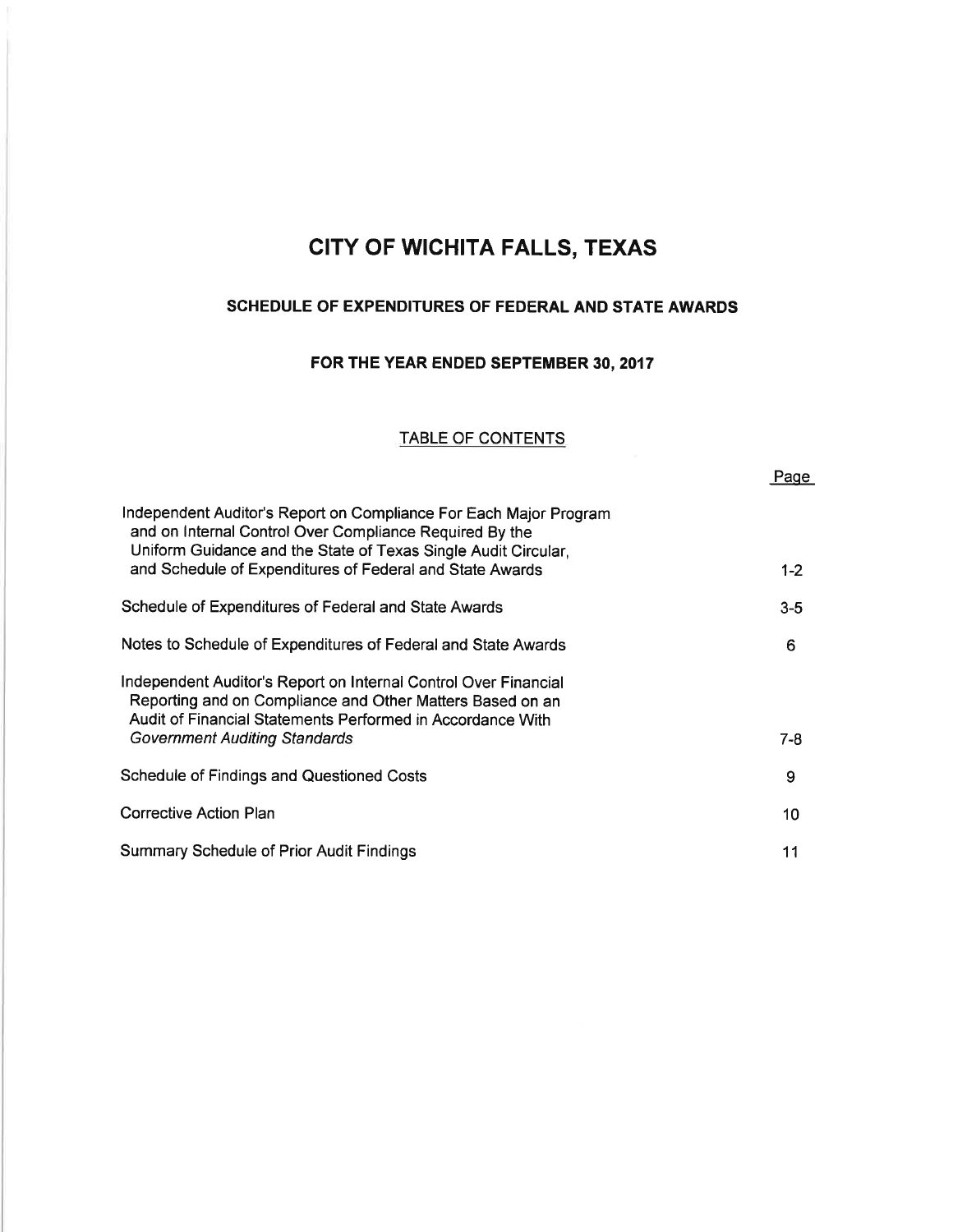# EDGIN, PARKMAN, FLEMING & FLEMING, PC



**CERTIFIED PUBLIC ACCOUNTANTS** 

4110 KELL BLVD., SECOND FLOOR · P.O. Box 750 WICHITA FALLS, TEXAS 76307-0750 PH. (940) 766-5550 · FAX (940) 766-5778

MICHAEL D. EDGIN, CPA DAVID L. PARKMAN, CPA A. PAUL FLEMING, CPA

lndependent Auditor's Report on Compliance for Each Major Program and on lnternal Control Over Compliance Required by the Uniform Guidance and the State of Texas Single Audit Circular, and Schedule of Expenditures of Federal and State Awards

The Honorable Mayor and Members of the City Council City of Wichita Falls, Texas

### Report on Compliance for Each Major Program

We have audited the City of Wichita Falls, Texas' compliance with the types of compliance requirements described in the OMB Compliance Supplement and the State of Texas Single Audit Circular that could have a direct and material effect on each of the City's major federal and state programs for the year ended September 30, 2017. The City of Wichita Falls, Texas' major federal and state programs are identified in the summary of auditor's results section of the accompanying schedule of findings and questioned costs.

#### **Management's Responsibility**

Management is responsible for compliance with the requirements of laws, regulations, contracts and grants applicable to its federal and state programs.

#### Auditor's Responsibility

Our responsibility is to express an opinion on compliance for each of the City of Wichita Falls, Texas' major federal and state programs based on our audit of the types of compliance requirements referred to above. We conducted our audit of compliance in accordance with auditing standards generally accepted in the United States of America; the standards applicable for financial audits contained in Government Auditing Standards, issued by the Comptroller General of the United States; the audit requirements of Title 2 U.S. Code of Federal Regulations Part 200, Uniform Administrative Requiremenfs, Cosf Principles, and Audit Requirements for Federal Awards (Uniform Guidance), and the State of Texas Single Audit Circular. Those standards, the Uniform Guidance, and the State of Texas Single Audit Circular require that we plan and perform the audit to obtain reasonable assurance about whether noncompliance with the types of compliance requirements referred to above that could have a direct and material effect on a major federal or state program occurred. An audit includes examining, on a test basis, evidence about the City of Wichita Falls, Texas' compliance with those requirements and performing such other procedures as we considered necessary in the circumstances.

We believe that our audit provides a reasonable basis for our opinion on compliance for each major federal and state program. However, our audit does not provide a legal determination on the City of Wichita Falls, Texas' compliance.

#### Opinion on Each Major Federal and State Program

ln our opinion, the City of Wichita Falls, Texas complied, in all material respects, with the types of compliance requirements referred to above that could have a direct and material effect on each of its major federal and state programs for the year ended September 30,2017.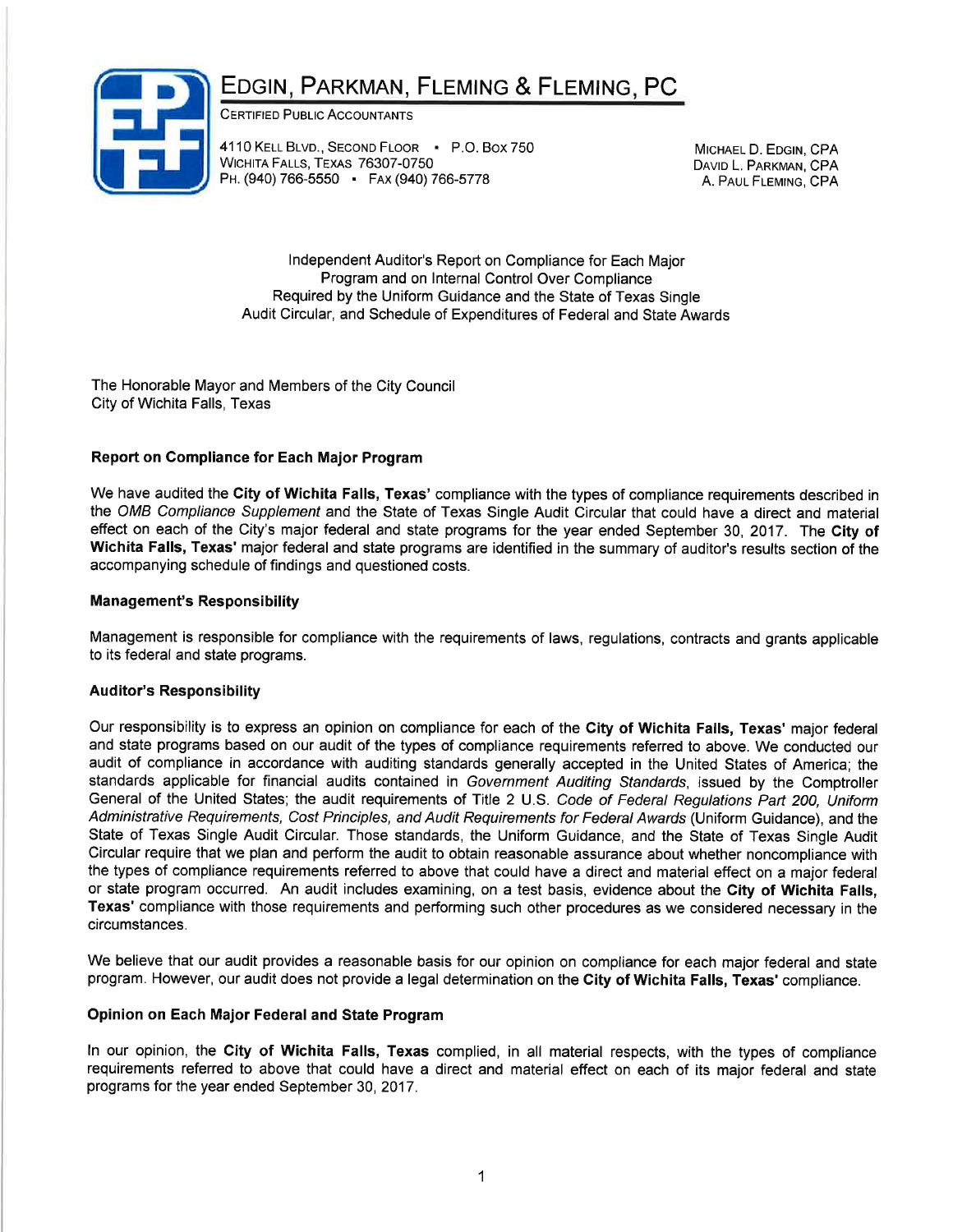#### Report on lnternal Control Over Compliance

Management of the Gity of Wichita Falls, Texas is responsible for establishing and maintaining effective internal control over compliance with the types of compliance requirements referred to above. ln planning and performing our audit, we considered the City of Wichita Falls, Texas' internal control over compliance with the types of requirements that could have a direct and material effect on each major federal and state program to determine the auditing procedures that are appropriate in the circumstances for the purpose of expressing an opinion on compliance for each major federal and state program and to test and report on internal control over compliance in accordance with the Uniform Guidance and the State of Texas Single Audit Circular, but not for the purpose of expressing an opinion on the effectiveness of internal control over compliance. Accordingly, we do not express an opinion on the effectiveness of the Gity of Wichita Falls, Texas' internal control over compliance.

A deficiency in internal control over compliance exists when the design or operation of a control over compliance does not allow management or employees, in the normal course of performing their assigned functions, to prevent, or detect and correct, noncompliance with a type of compliance requirement of a federal or state program on a timely basis. A material weakness in internal control over compliance is a deficiency, or combination of deficiencies, in internal control over compliance, such that there is a reasonable possibility that material noncompliance with a type of compliance requirement of a federal or state program will not be prevented, or detected and corrected, on a timely basis. A significant deficiency in internal control over compliance is a deficiency, or a combination of deficiencies, in internal control over compliance with a type of compliance requirement of a federal or state program that is less severe than a materíal weakness in internal control over compliance, yet important enough to merit attention by those charged with governance.

Our consideration of internal control over compliance was for the limited purpose described in the first paragraph of this section and was not designed to identify all deficiencies in internal control over compliance that might be material weaknesses or significant deficiencies. We did not identify any deficiencies in internal control over compliance that we considered to be material weaknesses. However, material weaknesses may exist that may not have been identified.

The purpose of this report on internal control over compliance is solely to describe the scope of our testing of internal control over compliance and the results of that testing based on the requirements of the Uniform Guidance and the State of Texas Single Audit Circular. Accordingly, this report is not suitable for any other purpose.

#### Report on Schedule of Expenditures of Federal and State Awards

We have audited the financial statements of the governmental activities, the business-type activities, the aggregate discretely presented component units, each major fund, and the aggregate remaining fund information of the City of Wichita Falls, Texas as of and for the year ended September 30, 2017, and the related notes to the financial statements, which collectively comprise the City of Wichita Falls, Texas' basic financial statements. We have issued our report thereon dated March 27, 2018, which contained unmodified opinions on those financial statements. Our audit was conducted for the purpose of forming opinions on the financial statements that collectively comprise the basic financial statements. The accompanying schedule of expenditures of federal and state awards is presented for purposes of additional analysis as required by the Uniform Guidance and the State of Texas Single Audit Circular, and is not a required part of the basic financial statements. Such information is the responsibility of management and was derived from and relates directly to the underlying accounting and other records used to prepare the financial statements. The information has been subjected to the auditing procedures applied in the audit of the basic financial statements and certain additional procedures, including comparing and reconciling such information directly to the underlying accounting and other records used to prepare the financial statements or to the financial statements themselves, and other additional procedures in accordance with auditing standards generally accepted in the United States of America. ln our opinion, the schedule of expenditures of federal and state awards is fairly stated in all material respects in relation to the financial statements as a whole.

Edgin, Parknon, Fleming: Fleming, PC

EDGIN, PARKMAN, FLEMING & FLEMING, PC

Wichita Falls, Texas March 27, 2018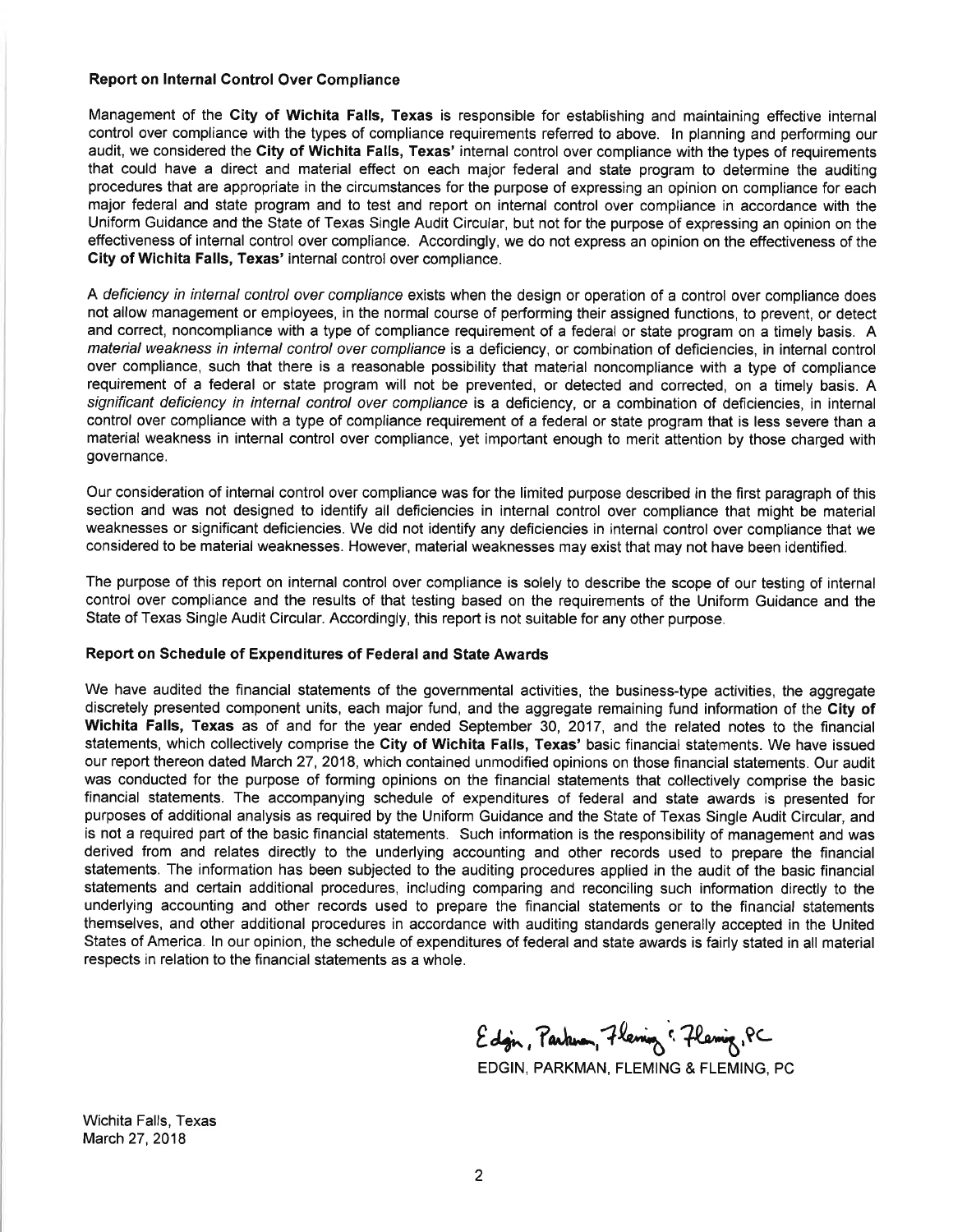### SCHEDULE OF EXPENDITURES OF FEDERAL AND STATE AWARDS FOR THE YEAR ENDED SEPTEMBER 30, 2017

| Federal Grantor/Pass-Through<br>Grantor/ Program Title                                                                                                                                                                              | Contract<br>Number                                                                         | Federal<br><b>CFDA</b><br>Number               | Expenditures<br>and<br><b>Indirect Costs</b>        | Amount<br>Relating to<br>Pass-Through<br>to Subrecipients |
|-------------------------------------------------------------------------------------------------------------------------------------------------------------------------------------------------------------------------------------|--------------------------------------------------------------------------------------------|------------------------------------------------|-----------------------------------------------------|-----------------------------------------------------------|
| <b>FEDERAL AWARDS:</b>                                                                                                                                                                                                              |                                                                                            |                                                |                                                     |                                                           |
| U.S.Department of Agriculture<br>Passed Through Texas Department of State Health Services:<br>Special Supplemental Food Program for<br>Women, Infants and Children                                                                  | 2017-049834-001                                                                            | 10.557                                         | \$<br>742,941                                       | \$                                                        |
| Total U.S. Department of Agriculture                                                                                                                                                                                                |                                                                                            |                                                | 742,941                                             |                                                           |
| U.S. Department of Housing and Urban Development<br>Direct Programs:<br>Community Development Block Grant/<br><b>Entitlement Grant</b>                                                                                              | B-14-MC-48-0030                                                                            | 14,218                                         | 62,390                                              |                                                           |
| Community Development Block Grant/<br><b>Entitlement Grant</b>                                                                                                                                                                      | B-15-MC-48-0030                                                                            | 14.218                                         | 189,495                                             |                                                           |
| Community Development Block Grant/<br><b>Entitlement Grant</b><br>Section 8 Rental Voucher/Certificate Program<br>HOME Investment Partnership Program<br>HOME Investment Partnership Program<br>HOME Investment Partnership Program | B-16-MC-48-0030<br><b>TX498VO</b><br>M-13-MC-48-0214<br>M-15-MC-48-0214<br>M-16-MC-48-0214 | 14.218<br>14.871<br>14.239<br>14.239<br>14.239 | 763,000<br>4,079,757<br>13,403<br>45,295<br>120,322 | 242,373                                                   |
| Total U.S. Department of Housing and Urban Development                                                                                                                                                                              |                                                                                            |                                                | 5,273,662                                           | 242,373                                                   |
| U.S. Department of Justice<br>Direct Programs:<br>Bureau of Justice Assistance:<br>Local Law Enforcement Block Grant                                                                                                                | 2016-DJ-BX-0715                                                                            | 16.592                                         | 252                                                 |                                                           |
| Total U.S. Department of Justice                                                                                                                                                                                                    |                                                                                            |                                                | 252                                                 |                                                           |
| U.S. Department of Transportation<br>Direct Programs:<br>Federal Aviation Administration:                                                                                                                                           |                                                                                            |                                                |                                                     |                                                           |
| Airport Improvement Grant<br>Airport Improvement Grant                                                                                                                                                                              | 3-48-0227-014-2015<br>3-48-0227-019-2016                                                   | 20.106<br>20.106                               | 2,046,998<br>1,000,000                              |                                                           |
| <b>Total Federal Aviation Administration</b>                                                                                                                                                                                        |                                                                                            |                                                | 3,046,998                                           |                                                           |
| Direct Programs:<br>Federal Transit Administration:<br>Federal Transit Capital and Operating<br>Assistance Formula Grants                                                                                                           | N/A                                                                                        | 20.507                                         | 1,367,085                                           |                                                           |
| <b>Total Federal Transit Administration</b>                                                                                                                                                                                         |                                                                                            |                                                | 1,367,085                                           |                                                           |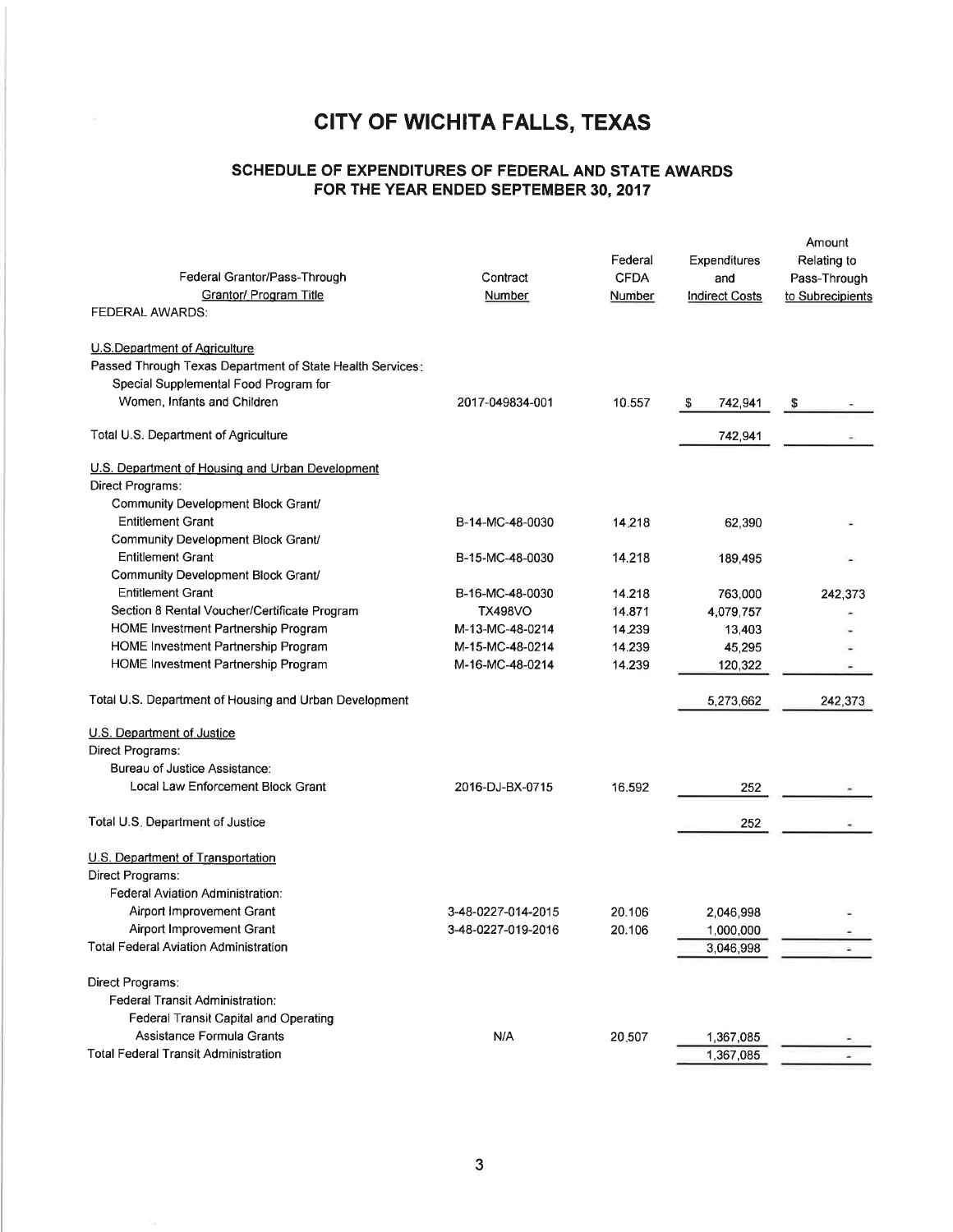### ScHEDULE OF EXPENDTTURES OF FEDERAL AND STATE AWARDS (CONT'D.) FOR THE YEAR ENDED SEPTEMBER 30,2017

| Federal<br>Federal Grantor/Pass-Through<br><b>CFDA</b><br>Contract<br>Grantor/ Program Title<br>Number<br>Number | Expenditures<br>and<br><b>Indirect Costs</b> | Amount<br>Relating to<br>Pass-Through<br>to Subrecipients |
|------------------------------------------------------------------------------------------------------------------|----------------------------------------------|-----------------------------------------------------------|
| FEDERAL AWARDS (CONT'D.):                                                                                        |                                              |                                                           |
| Passed Through Texas Department of Transportation:                                                               |                                              |                                                           |
| Highway Planning and Construction<br>PL0011(28)<br>20.205                                                        | 223,516                                      |                                                           |
| <b>Total Texas Department of Transportation</b>                                                                  | 223,516                                      |                                                           |
| Total U.S. Department of Transportation                                                                          | 4,637,599                                    |                                                           |
| U.S. Department of Health and Human Services                                                                     |                                              |                                                           |
| Passed Through Texas Department of State Health Services:                                                        |                                              |                                                           |
| <b>Tuberculosis Prevention and Control</b><br>DCPS - 2017-TB/PC-FED-00027<br>93.116                              | 19.563                                       |                                                           |
| <b>HIV Prevention Activities-CTRPN</b><br>2016-001340-02<br>93.940                                               | 109,980                                      |                                                           |
| Preventive Health and Health Services Grant -                                                                    |                                              |                                                           |
| Community and Rural Health<br>537-18-0254-00001<br>93.991                                                        | 12.898                                       |                                                           |
| Preventive Health and Health Services Grant -                                                                    |                                              |                                                           |
| <b>Community and Rural Health</b><br>2016-001087-00<br>93.991                                                    | 128,379                                      |                                                           |
| Total U.S. Department of Health and Human Services                                                               | 270,820                                      |                                                           |
| U.S. Department of Homeland Security                                                                             |                                              |                                                           |
| Passed Through Texas Department of Public Safety -                                                               |                                              |                                                           |
| Division of Emergency Management:                                                                                |                                              |                                                           |
| <b>Emergency Management Assistance Fire Grant</b><br>17TX-EMPG-1017<br>97.042                                    | 95.873                                       |                                                           |
| Assistance to Firefighters Grant<br>EMW-2015-FR-00099<br>97.044                                                  | 10,462                                       |                                                           |
| Total U.S. Department of Homeland Security                                                                       | 106,335                                      |                                                           |
| <b>Total Expenditures of Federal Awards</b>                                                                      | 11,031,609                                   | 242,373                                                   |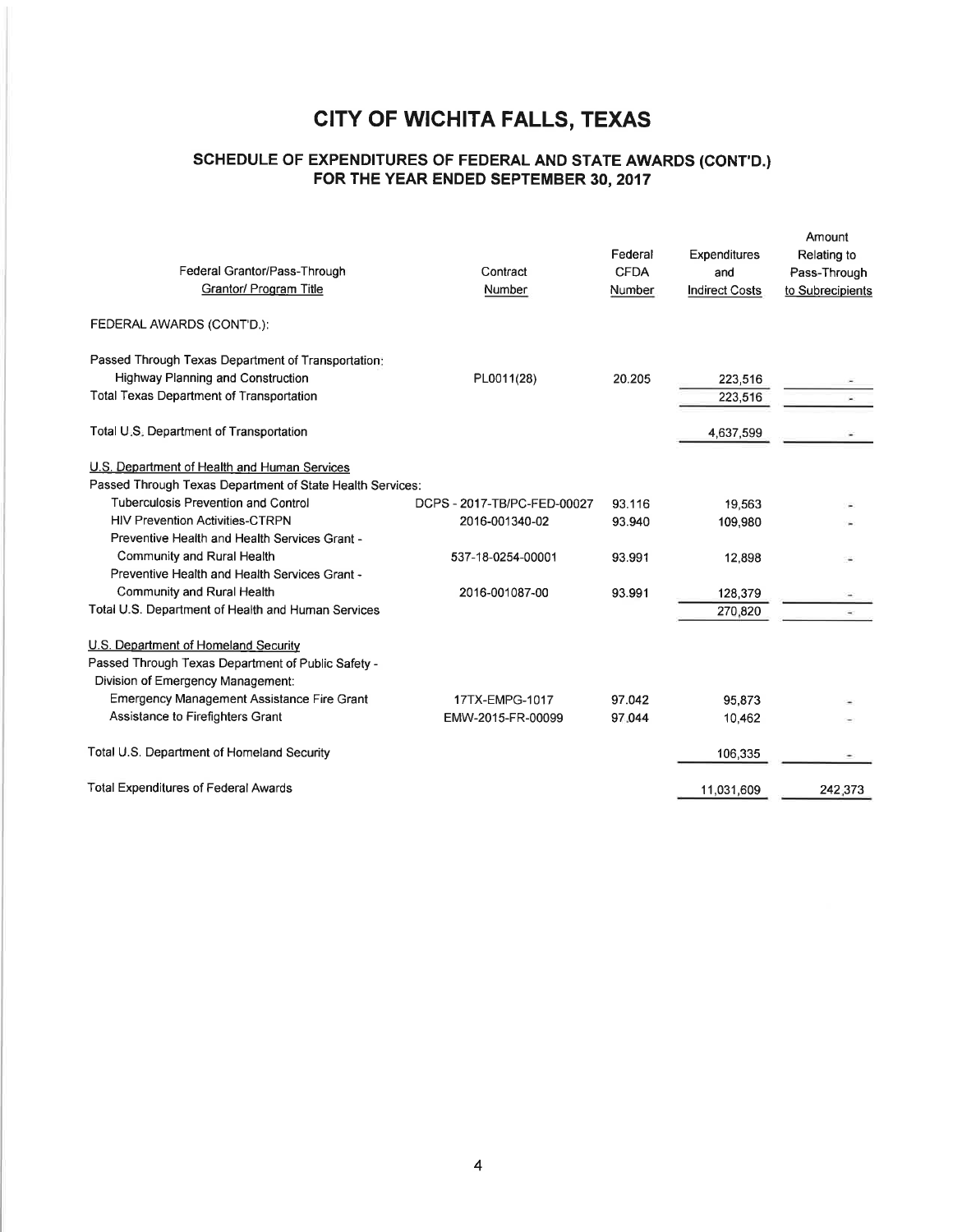#### SCHEDULE OF EXPENDTTURES OF FEDERAL AND STATE AWARDS (CONT'D.) FOR THE YEAR ENDED SEPTEMBER 30, 2017

| Federal Grantor/Pass-Through                          | Contract            | Federal<br><b>CFDA</b> | Expenditures<br>and   | Amount<br>Relating to<br>Pass-Through |
|-------------------------------------------------------|---------------------|------------------------|-----------------------|---------------------------------------|
| <b>Grantor/ Program Title</b>                         | Number              | Number                 | <b>Indirect Costs</b> | to Subrecipients                      |
| <b>STATE AWARDS:</b>                                  |                     |                        |                       |                                       |
| <b>Texas Department of State Health Services</b>      |                     |                        |                       |                                       |
| Direct Programs:                                      |                     |                        |                       |                                       |
| Tuberculosis - Prevention and Control                 | 2017-001442-00      | N/A                    | 87,165                |                                       |
| Immunizations - Epidemiology                          | 2017-000035-00      | N/A                    | 250,462               |                                       |
| Bioterrorism                                          | 2017-001104-00      | N/A                    | 114,175               |                                       |
| Infectious Disease Control Unit / Surveillance and    |                     |                        |                       |                                       |
| EpidemiologyEbola Activities                          | 2016-03855-00       | N/A                    | 82,981                |                                       |
| Community Diabetes Education Program Tier 2           | 2016-003874-02      | N/A                    | 251,998               |                                       |
| <b>Tobacco Prevention and Control</b>                 | 2016-003737-00      | N/A                    | 256,763               |                                       |
| Texas Heart and Stroke Program                        | 2016-004091-00      | N/A                    | 11,918                |                                       |
| <b>Healthy Community Project</b>                      | 2016-003834-01      | N/A                    | 48,483                |                                       |
| PHEP Ebola Preparedness                               | 2015-003660-0       | N/A                    | 6,492                 |                                       |
| <b>Community Clinical Linkage</b>                     | 537-17-0280-0001    | N/A                    | 64,663                |                                       |
| Total Texas Department of State Health Services       |                     |                        | 1,175,100             | Ξ                                     |
| <b>Texas Department of Transportation</b>             |                     |                        |                       |                                       |
| Direct Programs:                                      |                     |                        |                       |                                       |
| Transit Planning, Capital and Operating Formula Grant | URB 1702 (04) State | N/A                    | 334,567               |                                       |
| RAMP Grant - Municipal Airport                        | M1403WFAL           | N/A                    | 113,839               |                                       |
| RAMP Grant - Kickapoo Airport                         | M1403KICK           | N/A                    | 59,393                |                                       |
| Police Traffic Enforcement                            | 2017-WichitaP-S-RFR | N/A                    | 8,830                 |                                       |
| <b>Total Texas Department of Transportation</b>       |                     |                        | 516,629               |                                       |
| Office of the Governor                                |                     |                        |                       |                                       |
| Direct Program:                                       |                     |                        |                       |                                       |
| TMPC - Defense Economic Adjustment Assistance         | 1601-01-06          | N/A                    | 181,030               |                                       |
| <b>Total Office of the Governor</b>                   |                     |                        | 181,030               |                                       |
|                                                       |                     |                        |                       |                                       |
| <b>Total Expenditures of State Awards</b>             |                     |                        | 1,872,759             |                                       |
| Total Expenditures of Federal and State Awards        |                     |                        | \$12,904,368          | 242,373<br>s                          |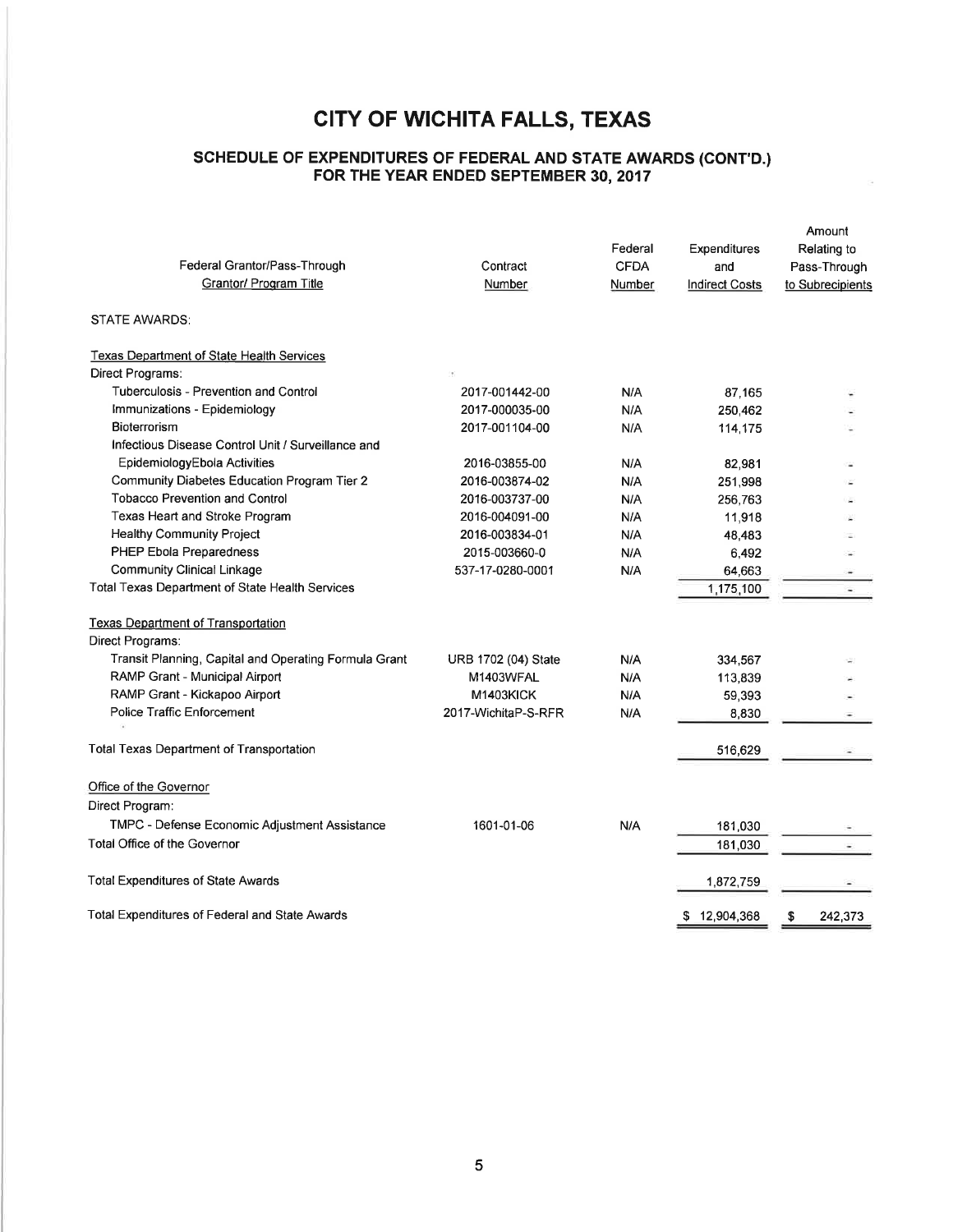#### NOTES TO SCHEDULE OF EXPENDITURES OF FEDERAL AND STATE AWARDS FOR THE YEAR ENDED SEPTEMBER 30, 2017

#### Note 1 - GENERAL

The accompanying Schedule of Expenditures of Federal and State Awards presents the activity of all federal and state awards of the City of Wichita Falls, Texas (City). The City reporting entity is defined in Note I to the City's financial statements. All financial assistance received directly from federal or state agencies, as well as federal or state financial assistance passed through other government agencies, is included on these schedules.

#### Note 2 - BASIS OF ACCOUNTING

The accounting and financial reporting treatment applied to a fund is determined by its measurement focus. The Governmental Fund types are accounted for using a current financial resources measurement focus. Most federal and state grant funds were accounted for in the Special Revenue Funds, a component of the Governmental Fund types. With this measurement focus, only current assets and current liabilities generally are included on the balance sheet. Operating statements of these funds present increases (i.e., revenues and other financing sources) and decreases (i.e., expenditures and other financing uses) in net current position.

The modified accrual basis of accounting is used for the Governmental Fund types. This basis of accounting recognizes revenues in the accounting period in which they become susceptible to accrual, i.e., both measurable and available, and expenditures in the accounting period in which the fund liability is incurred, if measurable.

Federal and state grant funds are ordinarily considered to be earned to the extent of expenditures made under the provisions of the grant and, accordingly, when such funds are received, they are recorded as deferred revenues until earned.

### Note 3 - CONTINGENCIES

The City participates in numerous federal and state programs, on both a direct and state passthrough basis, as well as on a service-provider basis. Principal among these are Community Development Block Grants, Section 8 Housing Assistance, the Home Investment Partnership Agreement Program, and the Airport lmprovement Grant.

ln connection with these programs, the City is required to comply with specific terms and agreements as well as applicable federal and state laws and regulations. Such compliance is subject to review and audit by the grantors and their representatives.

Since such programs are subject to audit or review, the possibility of disallowed expenditures exists. ln the event of any disallowance of claimed expenditures, the City expects the resulting liability to be immaterial.

#### Note 4 - DE MlNlMlS INDIRECT COST RATE

Entities that receive federal awards for which an indirect cost rate has never been negotiated may elect to charge a de minimis indirect cost rate of ten percent of modified total direct costs. The City did not elect to charge the de minimis rate to any of its federal awards during the year ended September 30, 2017.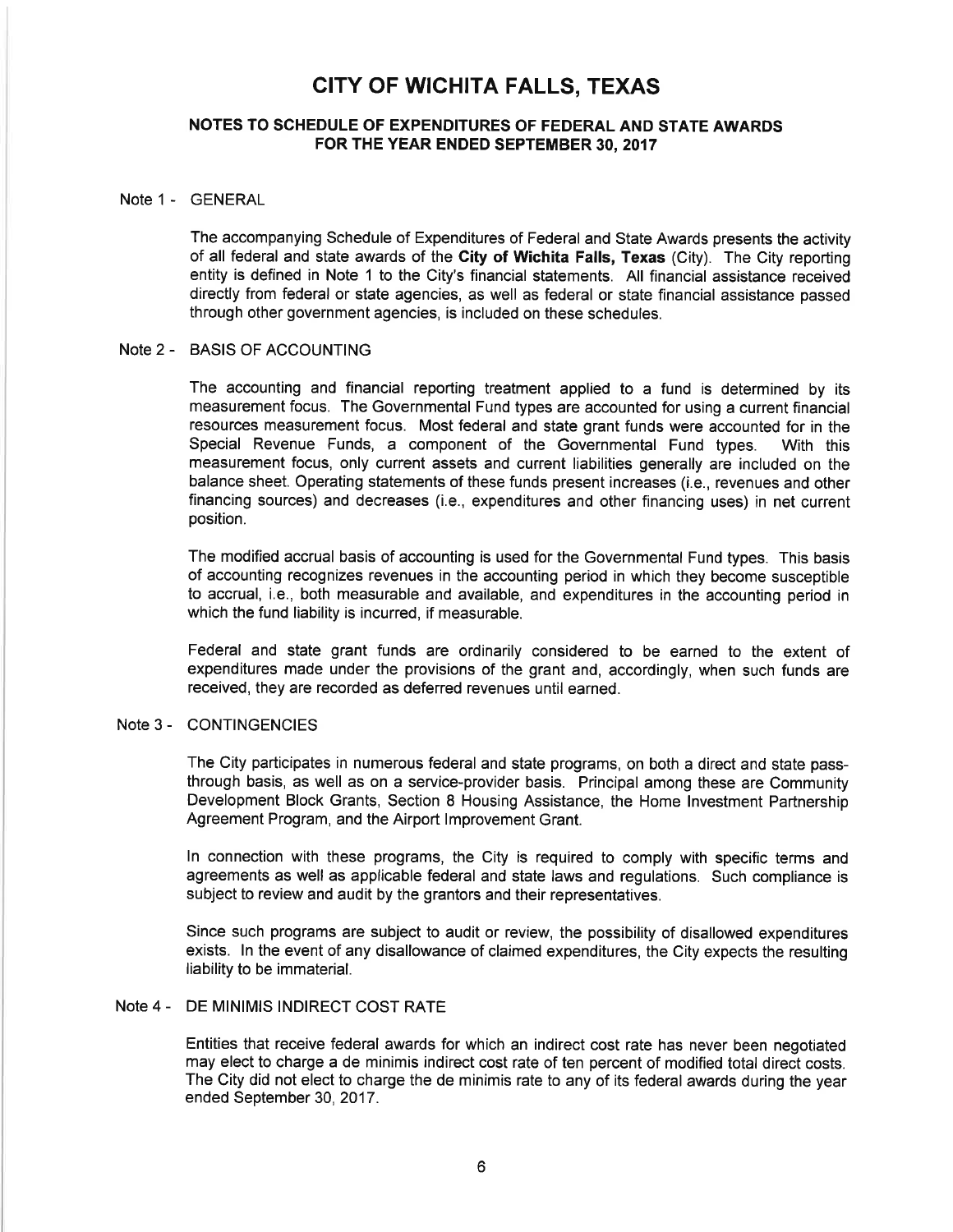# EDGIN, PARKMAN, FLEMING & FLEMING, PC



CERTIFIED PUBLIC ACCOUNTANTS

4110 KELL BLVD., SECOND FLOOR . P.O. BOX 750 WICHITA FALLS, TEXAS 76307-0750 PH. (940) 766-5550 · FAX (940) 766-5778

MICHAEL D. EDGIN, CPA DAVID L. PARKMAN, CPA A. PAUL FLEMING, CPA

lndependent Audítor's Report on lnternal Control Over Financial Reporting and on Compliance and Other Matters Based on an Audit of Financial Statements Performed in Accordance With Government Auditing Sfandards

The Honorable Mayor and Members of the City Council City of Wichita Falls, Texas

We have audited, in accordance with the auditing standards generally accepted in the United States of America and the standards applicable to financial audits contained in Government Auditing Standards issued by the Comptroller General of the United States, the financial statements of the governmental activities, the business-type activities, the aggregate discretely presented component units, each major fund, and the aggregate remaining fund information of the City of Wichita Falls. Texas as of and for the year ended September 30, 2017, and the related notes to the financial statements, which collectively comprise the City of Wichita Falls, Texas' basic financial statements, and have issued our report thereon dated March 27, 2018.

### lnternal Control Over Financial Reporting

ln planning and performing our audit of the financial statements, we considered the City's internal control over financial reporting (internal control) to determine the audit procedures that are appropriate in the circumstances for the purpose of expressing our opinions on the financial statements but not for the purpose of expressing an opinion on the effectiveness of the City's internal control. Accordingly, we do not express an opinion on the effectiveness of the City's internal control.

A deficiency in internal control exists when the design or operation of a control does not allow management or employees, in the normal course of performing their assigned functions, to prevent or detect and correct misstatements on a timely basis. A material weakness is a deficiency, or combination of deficiencies, in internal control such that there is a reasonable possibility that a material misstatement of the City's financial statements will not be provided, or detected and corrected on a timely basis. A significant deficiency is a deficiency, or a combination of deficiencies, in internal control that is less severe than a material weakness, yet important enough to merit attention by those charged with governance.

Our consideration of internal control was for the limited purpose described in the first paragraph of this section and was not designed to identify all deficiencies in internal control that might be material weaknesses or significant deficiencies. Given these limitations, during our audit we did not identify any deficiencies in internal control that we consider to be material weaknesses. However, material weaknesses may exist that have not been identified.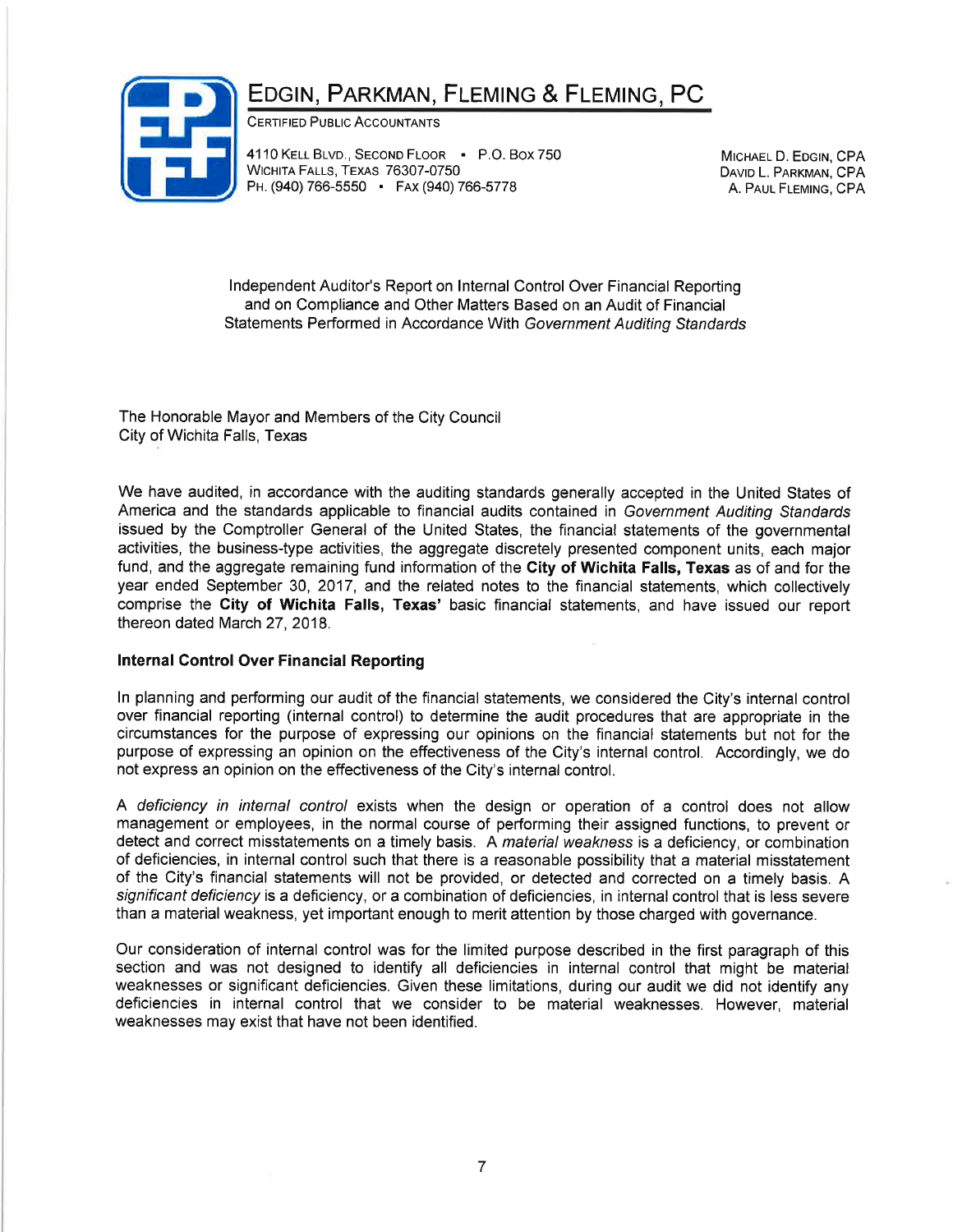### Compliance and Other Matters

As part of obtaining reasonable assurance about whether the City of Wichita Falls, Texas' financial statements are free from material misstatement, we performed tests of its compliance with certain provisions of laws, regulations, contracts and grant agreements, noncompliance with which could have a direct and material effect on the determination of financial statement amounts. However, providíng an opinion on compliance with those provisions was not an objective of our audit and, accordingly, we do not express such an opinion. The results of our tests disclosed no instances of noncompliance or other matters that are required to be reported under Government Auditing Sfandards.

#### Purpose of this Report

The purpose of this report is solely to describe the scope of our testing of internal control and compliance and the results of that testing, and not to provide an opinion on the effectiveness of the City of Wichita Falls, Texas' internal control or on compliance. This report is an integral part of an audit performed in accordance with Government Auditing Standards in considering the City of Wichita Falls, Texas' internal control and compliance. Accordingly, this communication is not suitable for any other purpose.

Edgin, Parkera, Flering: Flering, PC

EDGIN, PARKMAN, FLEMING & FLEMING, PC

Wichita Falls, Texas March 27,2018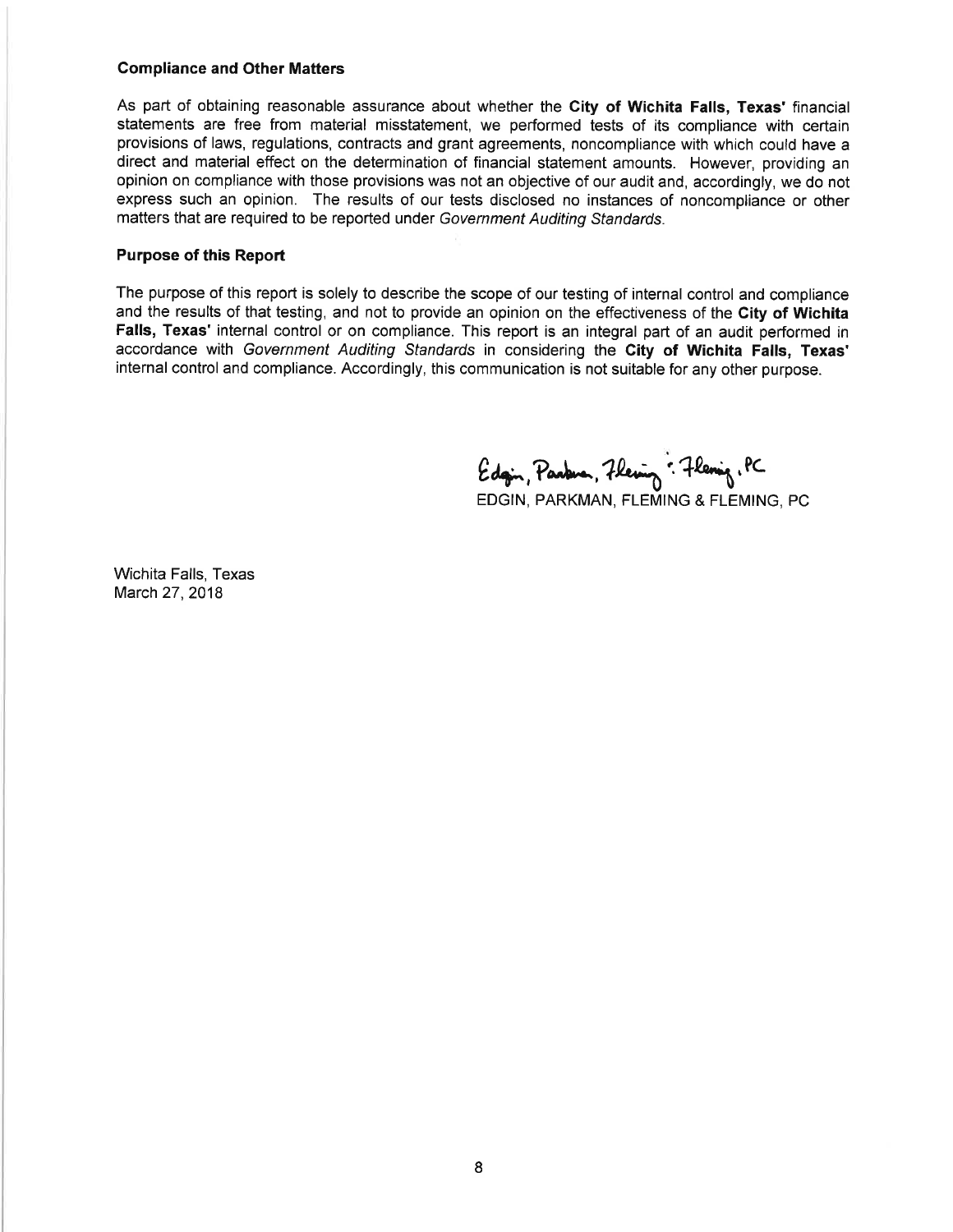#### SCHEDULE OF FINDINGS AND QUESTIONED GOSTS FOR THE YEAR ENDED SEPTEMBER 30, 2017

#### A. Summary of Auditor's Results

An unmodified opinion was issued on the financial statements.

The audit disclosed no significant deficiencies relating to the audit of the financial statements in the Report on lnternal Control over Financial Reporting and on Compliance and Other Matters Based on an Audit of Financial Statements Performed in Accordance With Government Auditing Sfandards.

The audit disclosed no noncompliance that is material to the financial statements.

The audit disclosed no significant deficiencies relating to the audit of the major federal and state award programs in the Report on Compliance with Requirements Applicable to Each Major Program and lnternal Control Over Compliance in Accordance with the Uniform Guidance and the State of Texas Single Audit Circular.

An unmodified opinion was issued on compliance for malor programs.

The audit disclosed no audlt findings that are required to be reported in this schedule under the Uniform Guidance.

Major programs are as follows

Federal:

| 10.557 | Women, Infants and Children                                     |
|--------|-----------------------------------------------------------------|
| 20.106 | Airport Improvement Grant                                       |
| 20.507 | Federal Transit Capital and Operating Assistance Formula Grants |

State:

Tobacco Prevention and Control Grant Transit Planning, Capital and Operating Formula Grant

The threshold used to distinguish between Type A and Type B programs was \$750,000 for federal programs and \$300,000 for state programs.

The City was classified as a low-risk auditee in the context of the Uniform Guidance and the State of Texas Single Audit Circular.

#### B. Findings Relating to the Financial Statements which are Required to be Reported in Accordance with Generally Accepted Government Auditing Standards

None

#### C. Findinqs and Questioned Costs for Federal and State Awards

None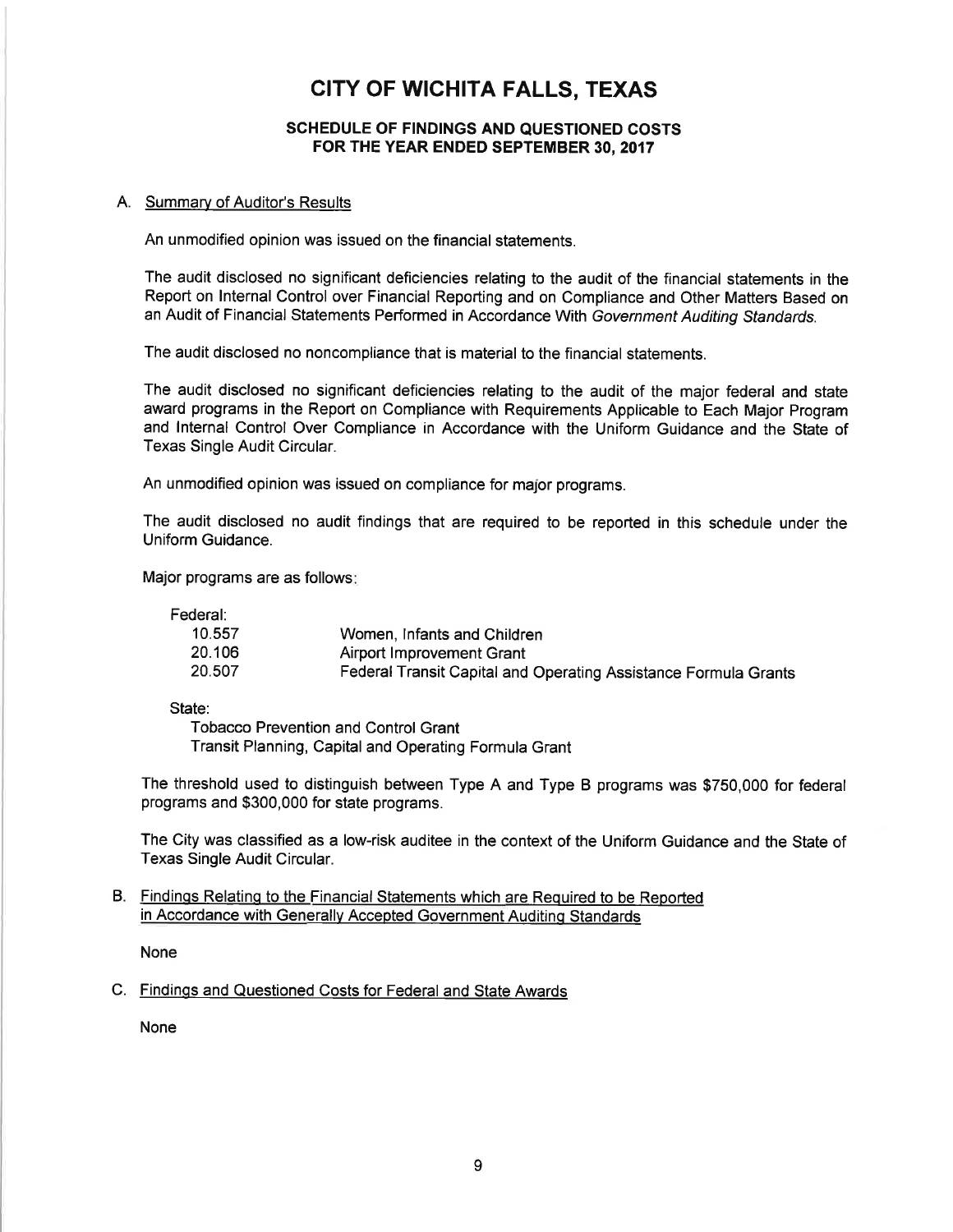### CORRECTIVE ACTION PLAN FOR THE YEAR ENDED SEPTEMBER 30, 2017

There were no findings in the current year.